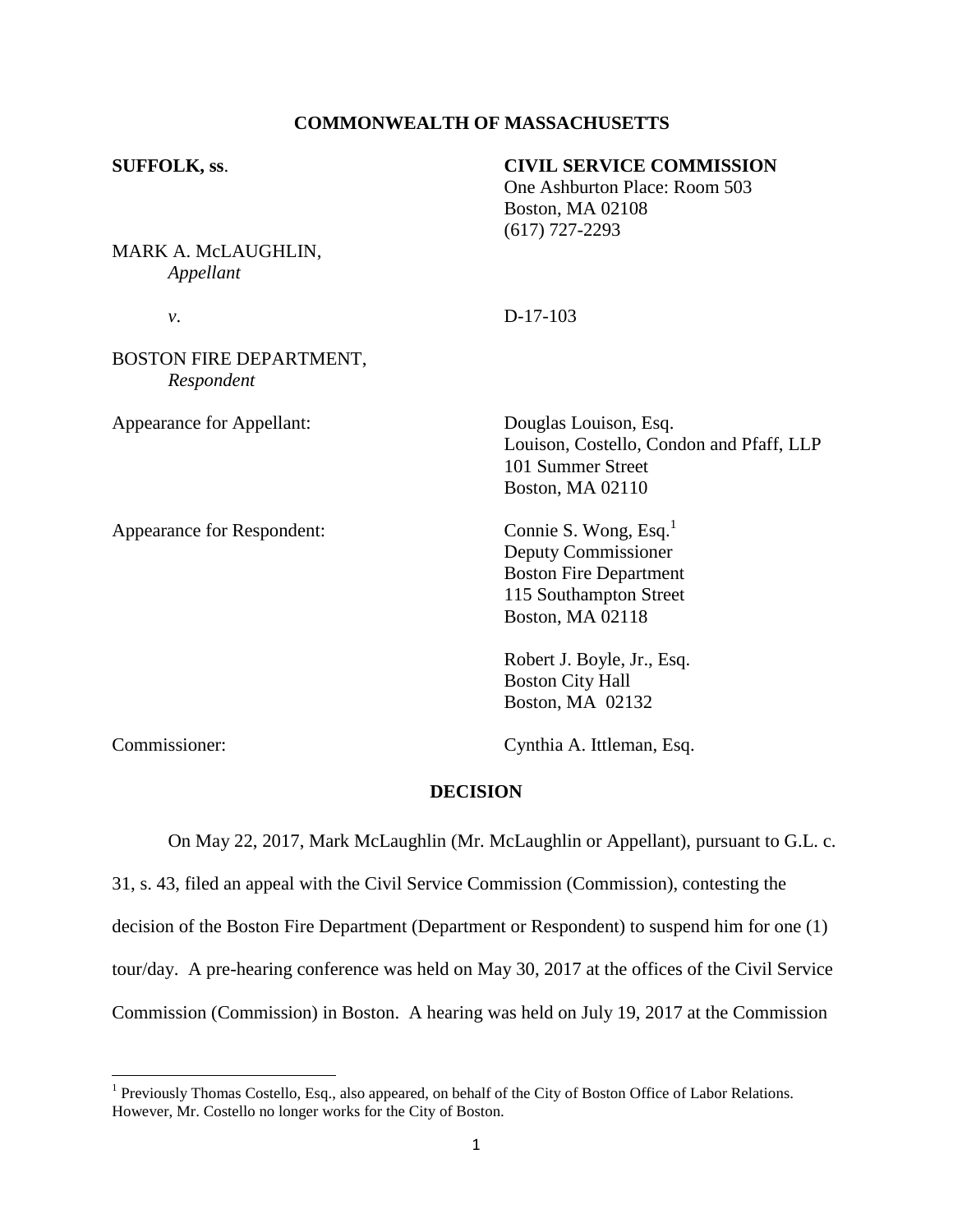offices in Boston as well.<sup>2</sup> The Respondent's witnesses were sequestered. The hearing was digitally recorded and both parties were provided with a CD of the hearing<sup>3</sup>. The Respondent filed a post-hearing brief but the Appellant declined to do so. For the reasons stated herein, the appeal is denied.

## **FINDINGS OF FACT:**

Seventeen (17) exhibits were entered into evidence.<sup>4</sup> Based on these exhibits, the testimony of the following witnesses:

*Called by the Respondent*:

- Scott Malone, Deputy Chief, Boston Fire Department
- **Michael Celona, District Chief, Boston Fire Department**

*Called by the Appellant*:

 $\overline{\phantom{a}}$ 

**Mark A. McLaughlin, Firefighter, Boston Fire Department, Appellant** 

and taking administrative notice of all matters filed in the case and pertinent statutes, case law,

regulations, rules, policies, testimony that I find credible, and reasonable inferences from the

evidence; a preponderance of evidence establishes the following facts:

1. The Appellant has been employed in the Department since approximately 1998 as a Firefighter. His father was a firefighter who is on disability retirement. The Appellant

does not live with his father. (Testimony of Appellant)

2. The Department's attendance policy was established through collective bargaining with the Boston Firefighters' Association, IAFF Local 718. The collective bargaining

<sup>2</sup> The Standard Adjudicatory Rules of Practice and Procedure, 801 CMR §§1.00, *et seq*., apply to adjudications before the Commission with Chapter 31 or any Commission rules taking precedence.

 $3$  If there is a judicial appeal of this decision, the plaintiff in the judicial appeal would be obligated to supply the court with a transcript of this hearing to the extent that he/she wishes to challenge the decision as unsupported by the substantial evidence, arbitrary and capricious, or an abuse of discretion. In such cases, this CD should be used by the plaintiff in the judicial appeal to transcribe the recording into a written transcript.

 $^{4}$  The Respondent submitted Exhibits (Exs.) 1 and 1A through 14; the Appellant submitted Exs. 15 and 16.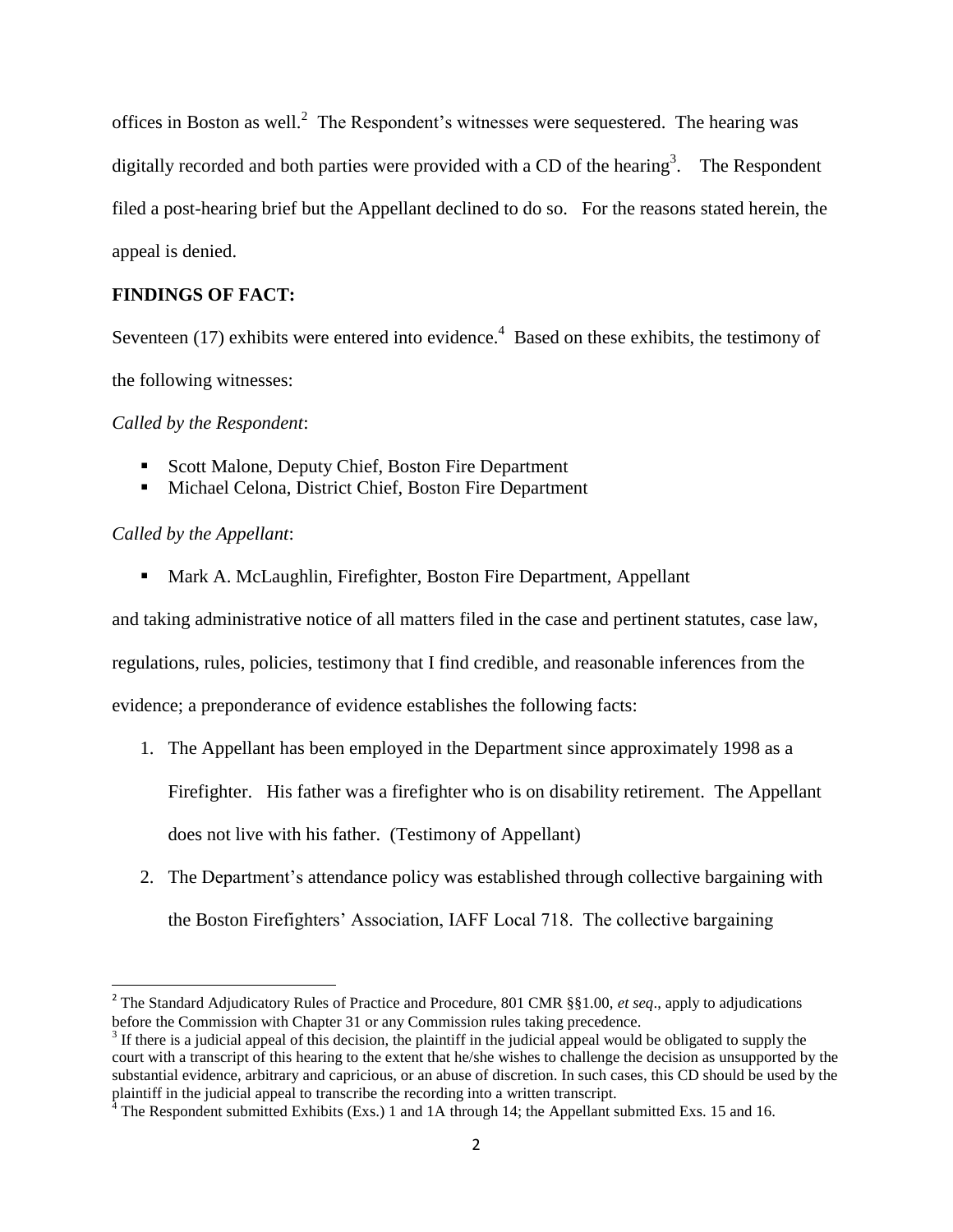agreement (CBA), effective 11/2/2001, Article XVII, section 3, did not contain a maximum number of tours that an employee could take as undocumented sick days within a twelve  $(12)$  –month period. (Testimony of Malone; Ex. 1A) Instead, employees were only required to produce a doctor's note for sick leave when the employee was out sick for two (2) consecutive actual tours of duty. (Id.)

- 3. In 2010, the Respondent and Local 718 amended Article XVII, section 3, by deleting the prior section 3 and replacing it providing, in part, that the Fire Commission can require an employee to communicate with the Department Medical Examiner and/or obtain a medical letter from his/her medical provider if the employee has "accumulated ten (10) tours or more of undocumented absences within a rolling twelve (12) month period. …" (Ex. 1) Deputy Chief John Walsh was the head of the Department's Personnel Office at that time, which mailed medical documentation guidelines to all employees and posted the same information on bulletin boards in all units and fire stations. (Testimony of Malone) In addition, the Department had an online database that enabled employees to see how many undocumented absences that they had at any particular time. (Id.)
- 4. The Department's 2012 medical documentation guidelines, effective 12/1/12, states,

"All medical documentation required to excuse the specific absence under this policy must be submitted to the Medical Officer within thirty (30) calendar days of returning to work.

The following information must be contained in medical documentation required under this policy:

- 1. The name of the employee, assignment, and employee i.d.
- 2. The name and contact information of the medical provider.
- 3. When the absence was for the employee's own illness; injury; incapacity, the date(s) the medical provider examined the employee in connection with the employee's absence(s).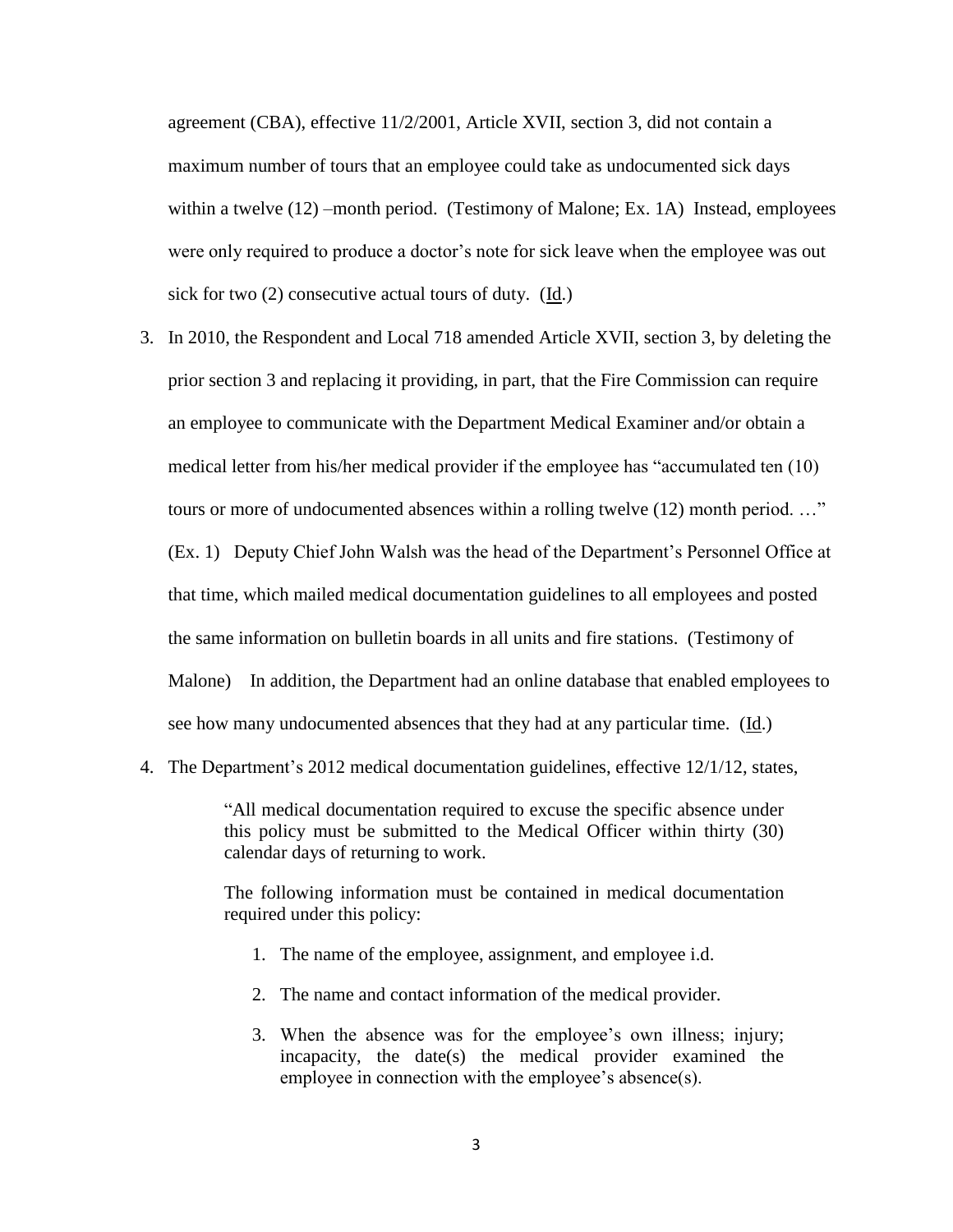- 4. The specific date(s) for which the medical provider believes that the employee needed to be absent from work.
- 5. When the absence was for the illness of the employee's immediate family member; the name of the ill family member, the relationship of such individual to the employee, and the date(s) the medical provider determined the employee was needed to care for such individual.
- 6. Faxes will not be accepted unless it is faxed from your Doctor's Office.
- 7. Appointment cards and reminder letters will not be accepted as valid sick leave documentation.
- 8. Treatment by telephone conversation / consultation will not be accepted.
- 9. A prescription printout form is not a valid sick leave documentation and will not be accepted.
- 10. All documentation will be reviewed on a case by case basis.

All original documentation and a copy shall be sent by mail in a sealed envelope (U.S. Mail and/or Department Mail). Hand delivered documentation shall be in a sealed envelope only to the Personnel Division. Unsealed documentation will not be accepted by the Personnel Division. A copy of the documentation will be returned to the member Approved or Disapproved by the Medical Office. Any questions please call the Personnel Division . . .

It is the employee's responsibility to obtain adequate medical documentation within the stated thirty (30) calendar day period." (Ex. 2)(emphasis added)

5. The Department reissued the Guidelines on 11/3/14 with some changes, as noted below:

" … 3. The date(s) the medical provider examined the employee in connection with the employee's absence(s) when the absence was for the employee's own illness, injury or incapacity.

5. added:

- The Department will accept copies of documentation for family members.

- Doctor must be seen within 72 hrs of sick leave." (Ex. 3)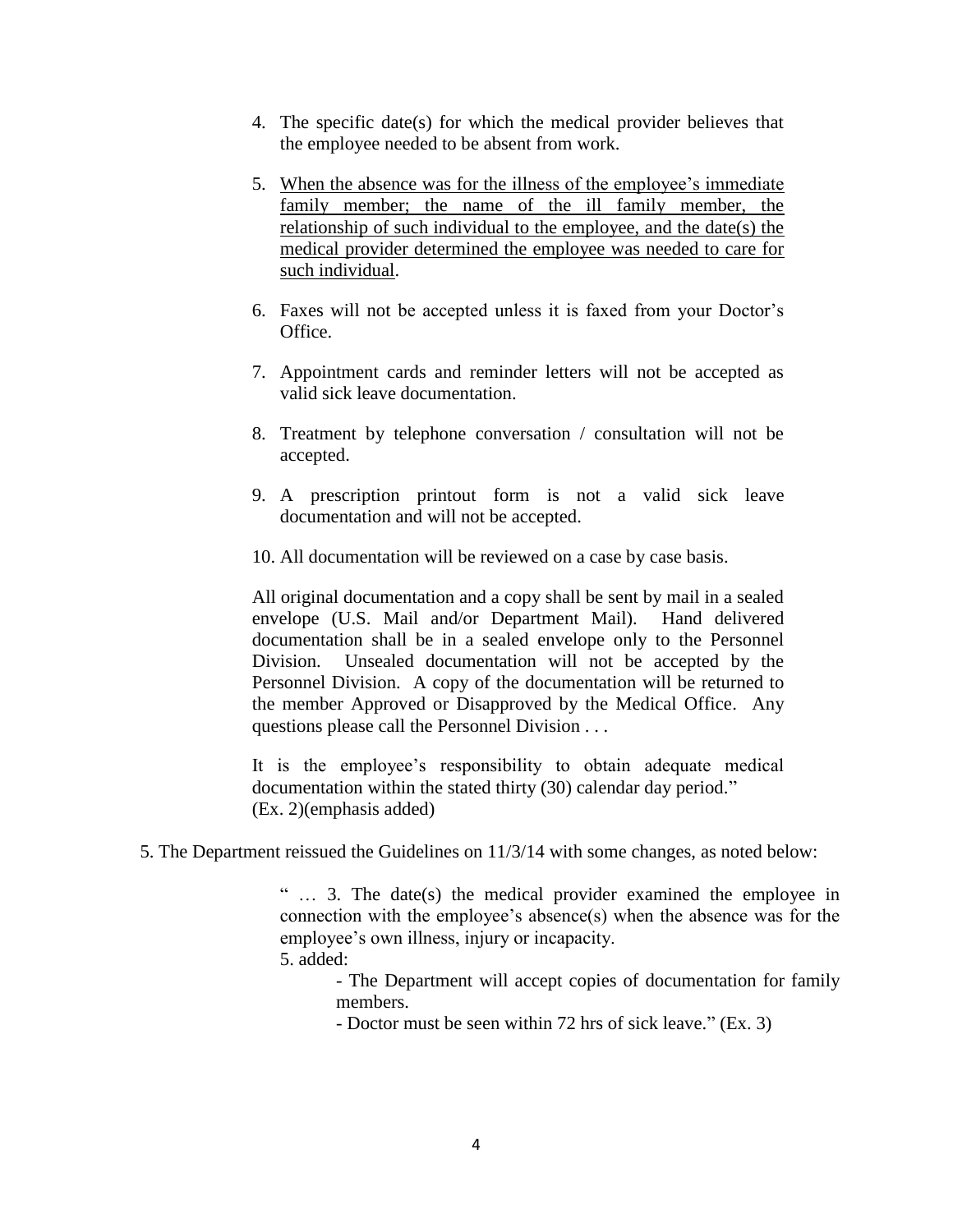The 2014 version of the Guidelines added that doctors' notes on prescription pads and

prescription printouts from pharmacies or medical provider's offices would not be

accepted as medical documentation. In addition, the 2014 version added:

- "'all documentation will be reviewed on a case by case basis"';
- all "ORIGINAL DOCUMENTATION and a COPY shall be sent by mail in a sealed envelope (U.S. mail, Department mail or hand delivered) to the Personnel Division. Unsealed documentation will not be accepted by the Personnel Division." (Ex. 3)(emphasis in original)
- 'a copy of documentation will be returned to the member either approved or disapproved by the Medical Office only if the member submits a copy. If no copy is received then nothing is sent back to the member.'
- [the federal Family Medical Leave Act (FMLA)] … paperwork is handled by the Human Resources office." (Ex. 3)
- 6. The Appellant was informed about the availability of FMLA in appropriate circumstances

but he did not apply for it. (Testimony of Appellant and Malone) He did not want to

disclose the names of the pertinent family member/s in connection with sick leave.

(Testimony of Appellant)

7. On 3/14/15, Fire Commissioner and Chief Finn issued General Order No. 11, regarding

sick leave. This Order reiterates the 2014 guidelines but adds, in part,

"This is to remind all personnel that sick leave is to be used only 'where an employee is suffering from illness or injury (non-work related) to such an extent as to be unable to perform the duties of his/her position, or where members of the family within the household of the employee are ill and require the care of such employee.'

**All hand delivered documentation shall be in a sealed envelope, with the original and a copy addressed to the attention of the Medical Office**. … Unsealed documentation will not be accepted by the Personnel Division. …

Misuse and/or abuse of sick leave will not be tolerated. The department has been monitoring and shall continue to monitor the sick leave usage of all personnel. The department is currently investigating those members who have excessive and/or suspicious patterns of absenteeism. Any member found to have excessive undocumented sick leave shall be subject to progressive disciplinary action." (Ex. 4)(**emphasis** added)(emphasis added)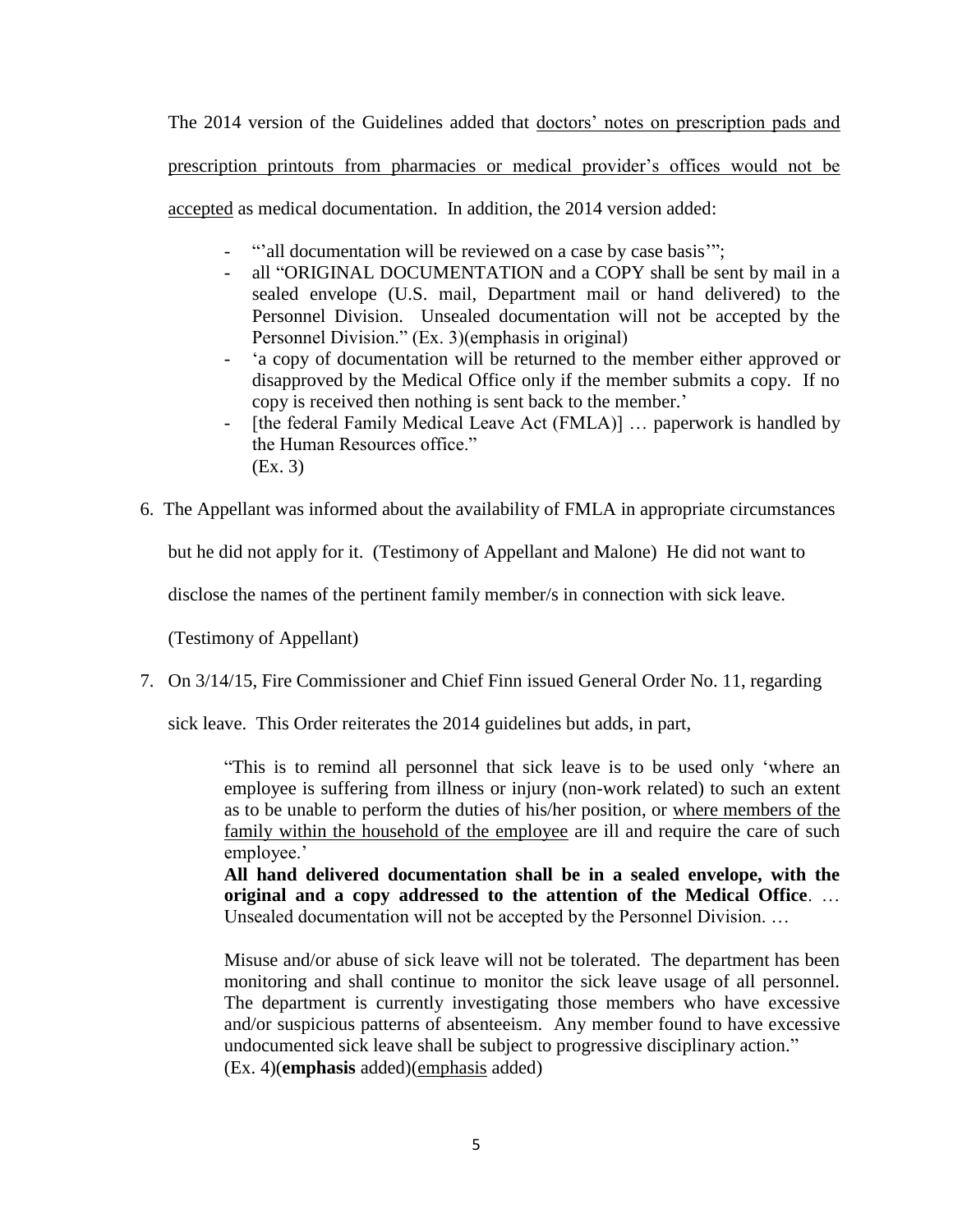- 8. Between 2015 and 2017, the Respondent disciplined approximately two hundred (200) employees for excessive undocumented sick leave. (Testimony of Malone) In that regard, the Respondent had held hearings for employees who were facing more than a four (4)-tour suspension for excessive undocumented sick leave absences. (Id.)
- 9. On or about October 31, 2013, the Appellant's division commander, Deputy Chief Michael Doherty, issued the Appellant an oral warning regarding his excessive undocumented sick leave usage (twelve (12) days/tours, two (2) more days than the ten (10)-day limit) between August 1, 2012 and August 1, 2013. (Ex. 5) Specifically, the Deputy Fire Chief's written warning indicated that the Appellant had not provided "any reasonable and/or credible documentation for the high rate of sick leave tours" and that "[a]ny future incidents of misuse and/or abuse of sick leave can result in disciplinary action up to and including discharge. …" (Id.)
- 10. By notice dated January 15, 2015, Deputy Chief of Personnel Walsh notified Deputy Chief Doherty that the Appellant had taken eleven (11) undocumented sick tours between December 15, 2013 and December 15, 2014, that the Appellant had already been given a warning on December 21, 2013 about excessive undocumented sick leave for the prior twelve (12)-month period, and that, therefore, the Appellant should be issued a one (1) day suspension. (Ex. 6)
- 11. The Appellant requested an appeal within the Department, seeking to reverse the one (1) day suspension for undocumented sick tours between December 15, 2013 and December 15, 2014. A Department hearing was held and the Appellant presented documentation from a physician stating that the Appellant had "previous notes written for sick day excuses on two (2) of the eleven sick leave dates". (Ex. 8) This brought the Appellant's

6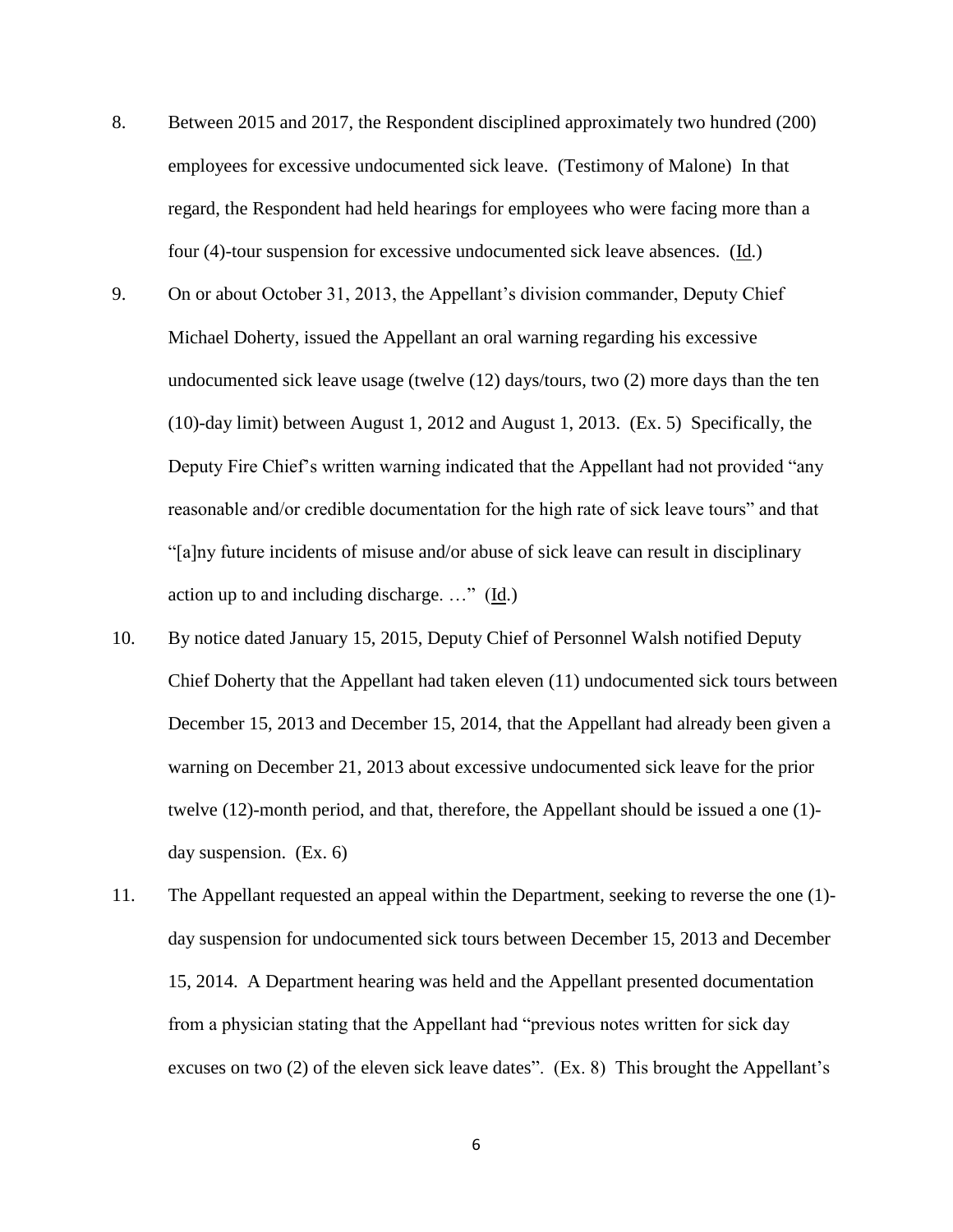undocumented sick leave days below ten (10) leave days for the cited twelve (12)-month period from 2013 to 2014. As a result, Deputy Chief Walsh, of the Personnel Division, asked Deputy Chief Doherty, Division 2, to rescind the one (1)-day tour suspension. (Id.) However, Chief Walsh also admonished the Appellant that the Department was monitoring sick leave and that the Appellant could be disciplined for any future violations of the sick leave policy and guidelines. (Testimony of Malone and Appellant)

- 12. Between October 18, 2015 and October 18, 2016, the Appellant used sixteen (16) sick tours but only provided acceptable medical documentation for five (5) of the absences. (Testimony of Malone) By letter dated October 20, 2016, the Appellant was given written notice of the lack of documentation for absences. (Ex. 9) The Appellant requested and received a Department hearing for this suspension. (Ex. 11)
- 13. At this Department hearing, the Appellant offered four (4) documents in support of his sick absences. (Exs.  $12A - 12D$ ) Three (3) of the four (4) documents were handwritten notes on a physician's prescription pad in contravention of the Department policy and guidelines. (Id.) The Department had already accepted documentation from the Appellant for two (2) of the absences but rejected the notes the Appellant provided at the Department hearing regarding the Appellant's undocumented absence on March 8, 13 and 16, 2016. (Testimony of Malone and Appellant; Exs. 12C and 12D)
- 14. The document the Appellant offered at the Department hearing (and at the Commission hearing) regarding the Appellant's March 8, 2016 absence was submitted to the Department beyond the required thirty (30) day period and did not identify the family member whose illness led to the Appellant's absence in violation of the Department policy and guidelines. (Ex. 12C) Specifically, the note regarding the March 8, 2016

7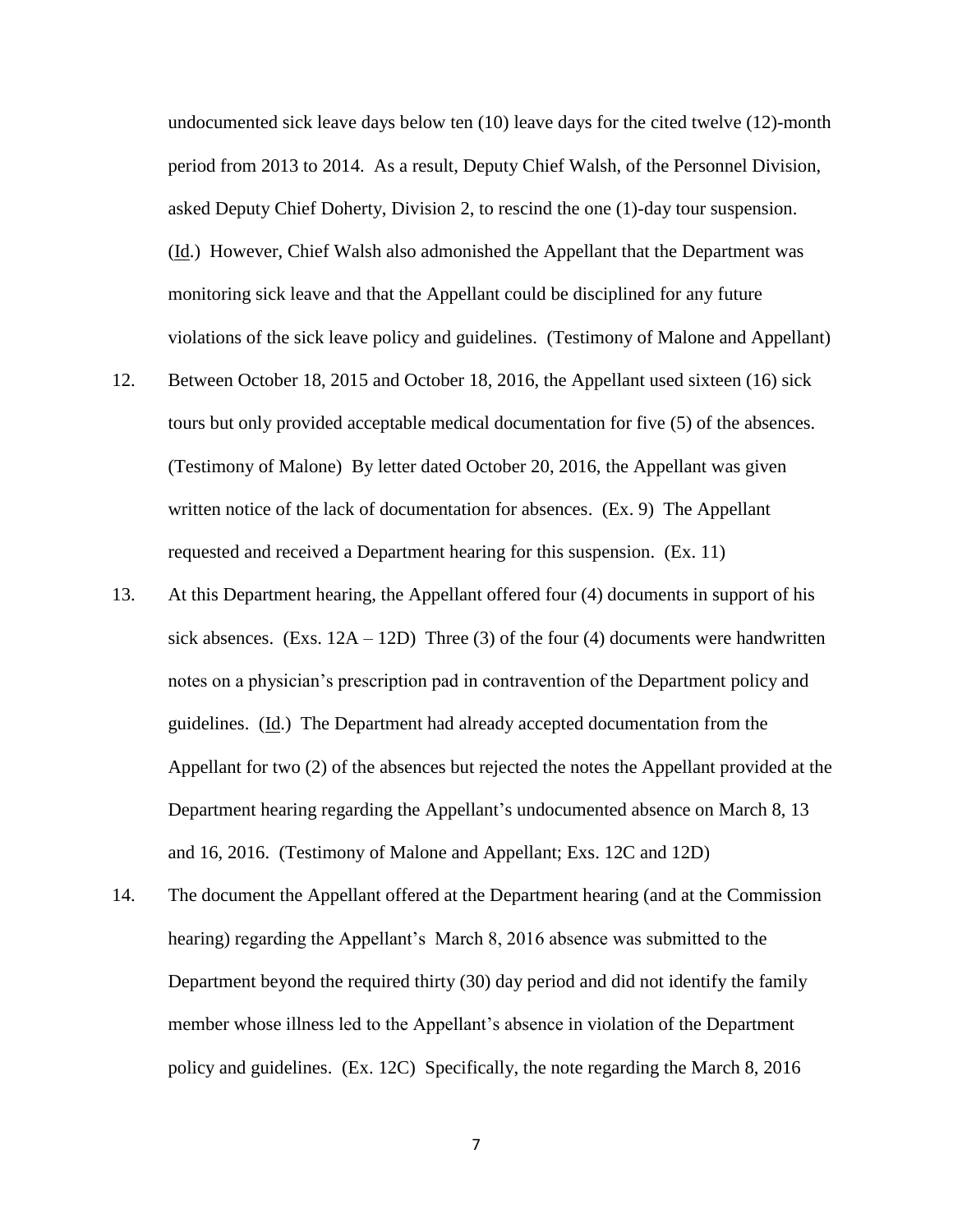absence was date-stamped "received" at the Department on April 11, 2016 and said only "Family illness. Out of work  $3/8/16$ ". (Id.)<sup>5</sup>

- 15. The medical notes that the Appellant offered for his absences on March 13 and 16, 2016 were also submitted beyond the required thirty (30)-day period in violation of the Department policy and guidelines. (Testimony of Malone; Ex. 12D) Specifically, the physician's note for the March 13 and 16, 2016 absences is dated April 12, 2016 but the Department Medical Office received it on May 2, 2016. (Id.) When the Department receives an inadequate initial medical note from an employee and informs the employee that the initial note is inadequate, the employee must submit the correct medical note within the same thirty (30)-day period. (Testimony of Malone)
- 16. By memorandum dated April 25, 2017, Deputy Chief Doherty issued a one (1)-tour suspension to the Appellant for his undocumented sick absences between October 18, 2015 and October 18, 2016. (Ex. 10) By memo dated May 10, 2017, Deputy Chief Malone wrote to Fire Commissioner and Chief Finn that the Appellant failed to produce the required medical documentation for sick leave and that he recommended that "any" further infractions of the Departments (sic) Sick Leave Policy may result in more severe progressive discipline being imposed. …" (Ex. 13)(emphasis added)
- 17. As of the date of the Commission hearing, the Appellant's union had not filed a grievance pertaining to the Appellant's one (1)-tour suspension for failing to submit appropriate

l

 $<sup>5</sup>$  At the Commission hearing, the Appellant asserted that his father's physician told him that he (the physician) could</sup> not provide name of the Appellant's father in the medical note because of the privacy provisions of the HIPAA (the federal Health Insurance Portability and Accountability Act of 1996). The Appellant further asserted that everyone at the Department knows who his father is. However, the Appellant also asserted that on a couple of occasions he took sick leave when he cared for one (1) or (2) other members of the family, with whom he may or may not have resided.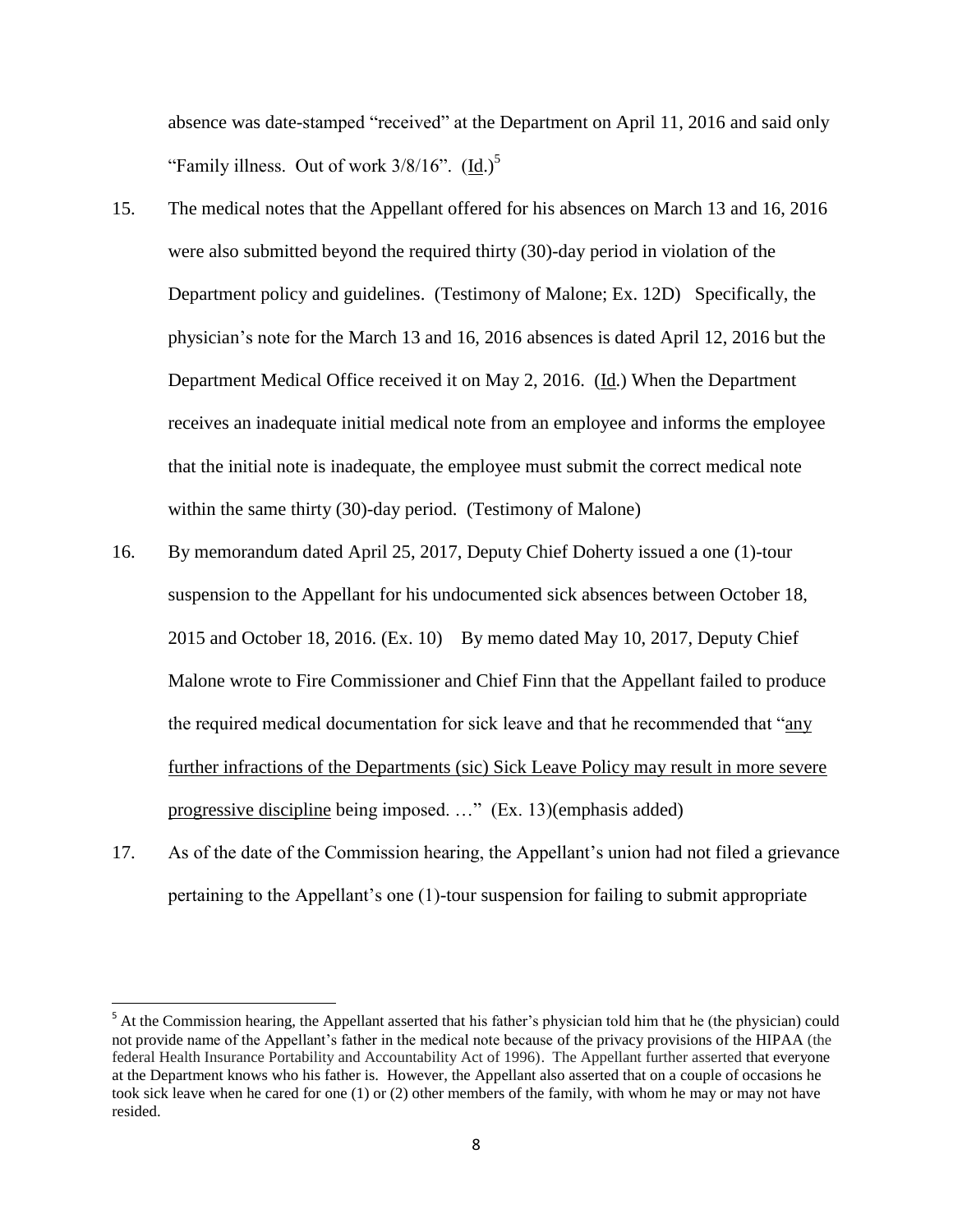medical notes for the cited dates on which the Appellant had used sick leave time.

(Testimony of Appellant and Malone)

18. The Appellant's other discipline at the Department was a forty-five (45)-day suspension in 2011 when he acknowledged that he "misrepresented [his] EMT Certification status and received additional compensation from the Boston Fire Department under false pretences (sic)."  $(Ex. 14)^6$ 

# *Applicable Law*

Pursuant to G.L. c. 31, § 43, a "person aggrieved by a decision of an appointing authority made pursuant to section forty-one shall, within ten days after receiving written notice of such decision, appeal in writing to the commission . . . ." The statute provides, in pertinent part:

If the commission by a preponderance of the evidence determines that there was just cause for an action taken against such person it shall affirm the action of the appointing authority, otherwise it shall reverse such action and the person concerned shall be returned to his position without loss of compensation or other rights; provided, however, if the employee, by a preponderance of the evidence, establishes that said action was based upon harmful error in the application of the appointing authority's procedure, an error of law, or upon any factor or conduct on the part of the employee not reasonably related to the fitness of the employee to perform his position, said action shall not be sustained and the person shall be returned to his position without loss of compensation or other rights. The commission may also modify any penalty imposed by the appointing authority.

G.L. c. 31, § 43.

An action is "justified" if it is "done upon adequate reasons sufficiently supported by credible evidence, when weighed by an unprejudiced mind; guided by common sense and by correct rules of law." Cambridge v. Civil Serv. Comm'n, 43 Mass.App.Ct. 300, 304 (1997); Comm'rs of Civil Serv. v. Mun. Ct. of Bos.*,* 359 Mass. 211, 214 (1971); Selectmen of Wakefield v. Judge of First Dist. Ct.*,* 262 Mass. 477, 482 (1928). The Commission determines justification

<sup>&</sup>lt;sup>6</sup> The Appellant was one (1) of a number of Firefighters state-wide who were found to have similarly misrepresented their EMT training. (Administrative Notice)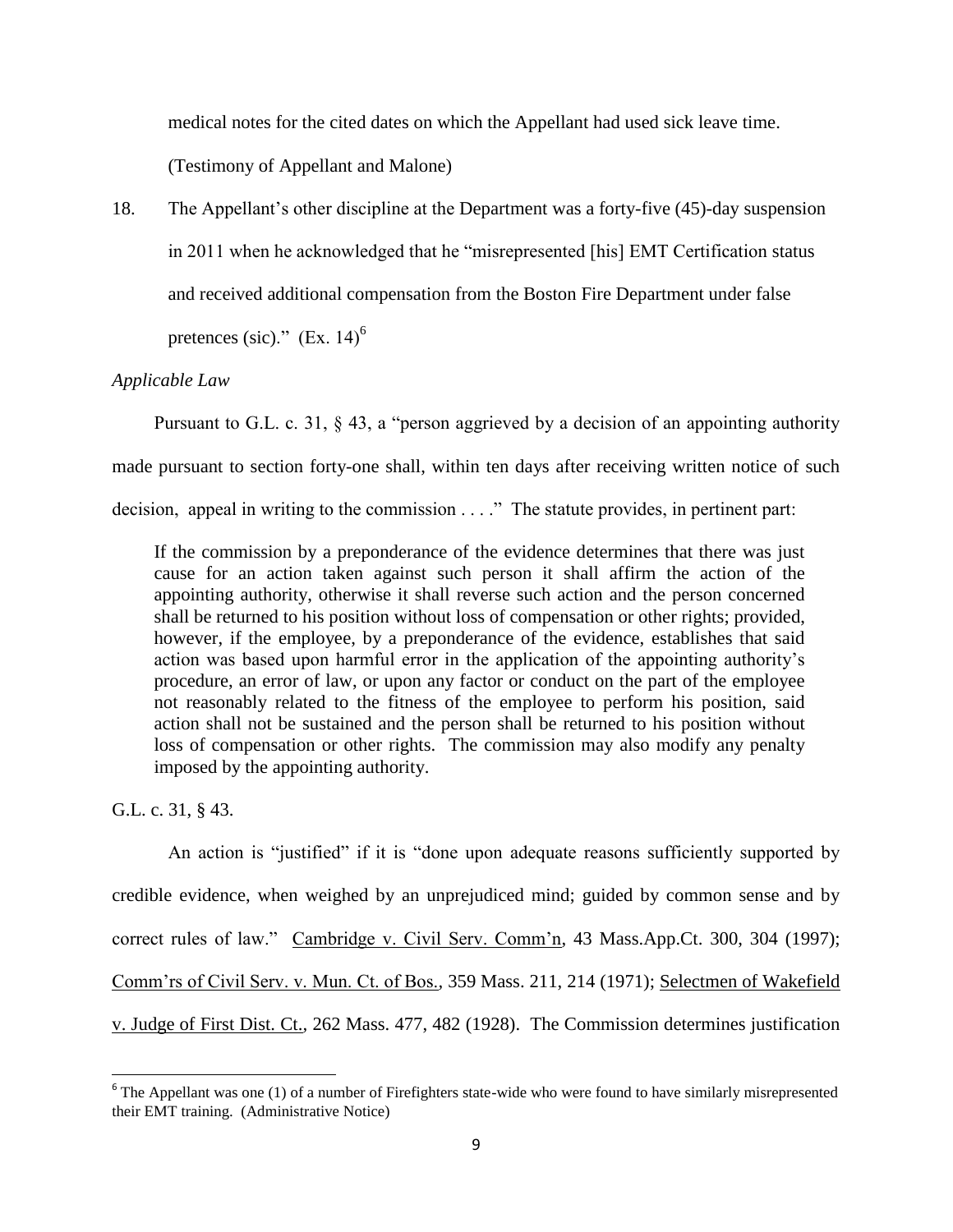for discipline by inquiring "whether the employee has been guilty of substantial misconduct which adversely affects the public interest by impairing the efficiency of public service." School Comm. of Brockton v. Civil Serv. Comm'n*,* 43 Mass.App.Ct. 486, 488 (citing Murray v. Second Dist. Ct*.,* 389 Mass. 508, 514 (1983)).

The Appointing Authority's burden of proof by a preponderance of the evidence is satisfied "if it is made to appear more likely or probable in the sense that actual belief in its truth, derived from the evidence, exists in the mind or minds of the tribunal notwithstanding any doubts that may still linger there." Tucker v. Pearlstein*,* 334 Mass. 33, 35-36 (1956).

While the Commission makes *de novo* findings of fact, "the Commission's task, however, is not to be accomplished on a wholly blank slate." Town of Falmouth v. Civil Serv. Comm'n*,* 447 Mass. 814, 823 (2006). "Here, the Commission does not act without regard to the previous decision of the [appointing authority], but rather decides whether 'there was reasonable justification for the action taken by the appointing authority in the circumstances found by the commission to have existed when the appointing authority made its decision.'" Id. at 823-24 (citing Watertown v. Arria, 16 Mass.App.Ct. 331, 334 (1983)).

Under certain circumstances, the Commission may modify the discipline issued to a tenured civil service employee. "The … power accorded the commission to modify penalties must not be confused with the power to impose penalties ab initio, which is a power accorded the appointing authority." Falmouth v. Civ. Serv. Comm'n, 61 Mass.App.Ct. 796, 800 (2004) quoting Police Comm'r v. Civ. Serv. Comm'n, 39 Mass.App.Ct. 594, 600 (1996). Unless the Commission's findings of fact differ significantly from those reported by the appointing authority or interpret the relevant law in a substantially different way, the commission is not free to "substitute its judgment" for that of the appointing authority, and "cannot modify a penalty on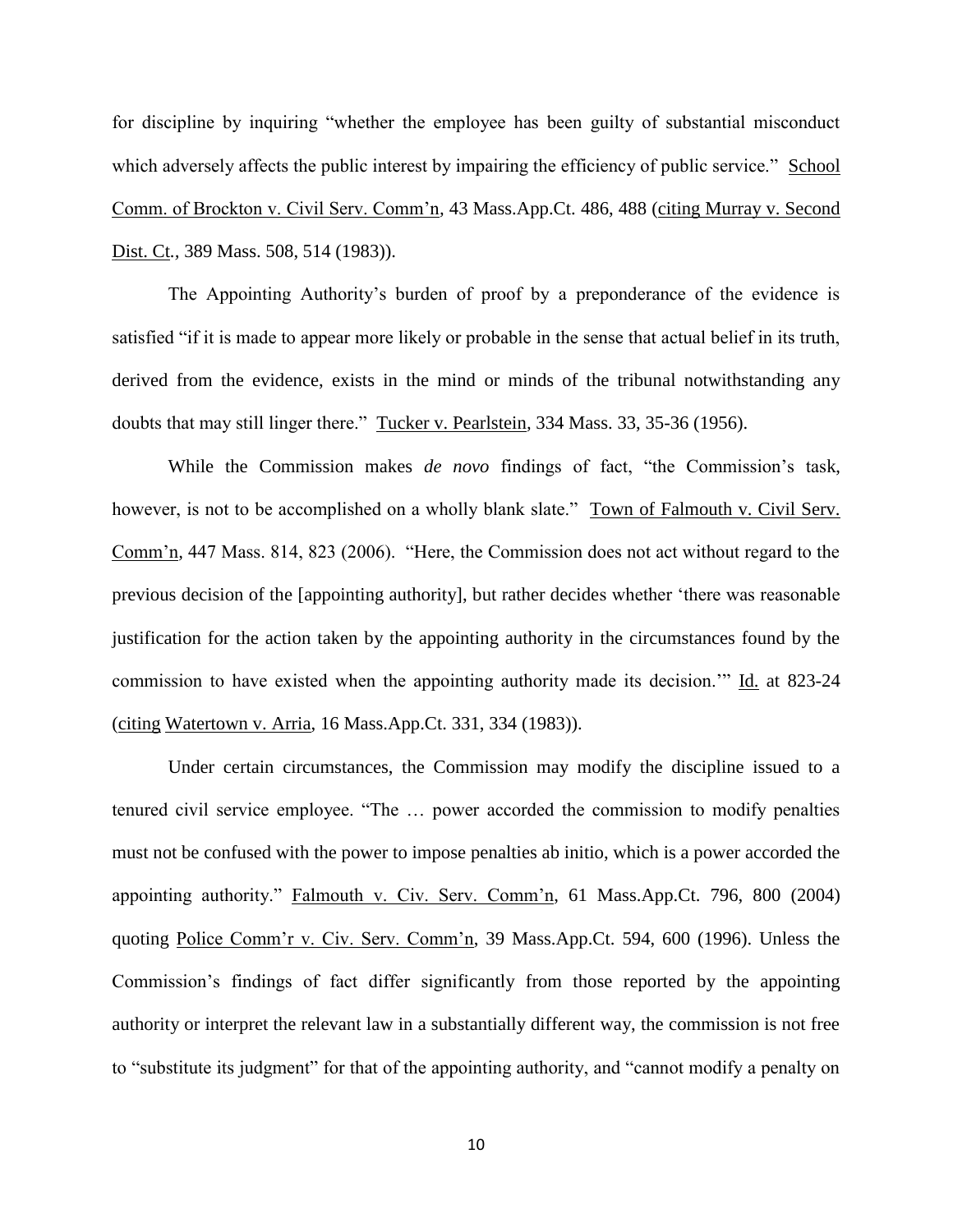the basis of essentially similar fact finding without an adequate explanation." Falmouth v. Civil Service Commn, 447 Mass. 814, 823 (2006). The Commission is also guided by "the principle of uniformity and the equitable treatment of similarly situated individuals" as well as the "underlying purpose of the civil service system … to guard against political considerations, favoritism and bias in governmental employment decisions. " Id. (and cases cited).

#### *Analysis*

The Department has established by a preponderance of the evidence that it had just cause to discipline the Appellant for violating the Department's sick leave policy and guidelines. Between 2001 and 2010, the Department's sick leave policy only required employees to produce a doctor's note when the employee was out sick for two (2) consecutive actual tours of duty. As of 2010, in an effort to address excessive sick leave absences, the Department and Local 718 amended the sick leave policy to require that employees who had used at least ten (10) sick leave days within a rolling twelve (12)-month period submit medical documentation to the Department. Notice of this sick leave policy change was mailed to employees and posted on bulletin boards throughout the Department. The Department also has a database that allows employees to check how much sick leave they had used. As of December 1, 2012, the sick leave policy and guidelines required that all medical documentation be submitted within thirty (30) days of returning to work, that medical notes identify the employee, provide the name and contact information of the medical provider, the date the medical provider examined the employee, and the dates the medical provider believes the employee needed to be out of work. Also, under the 2012 policy and guidelines, if the employee took sick leave to care for a family member, the employee was required to indicate it involved the employee's "immediate family member", the name of the family member, the relationship of the family member to the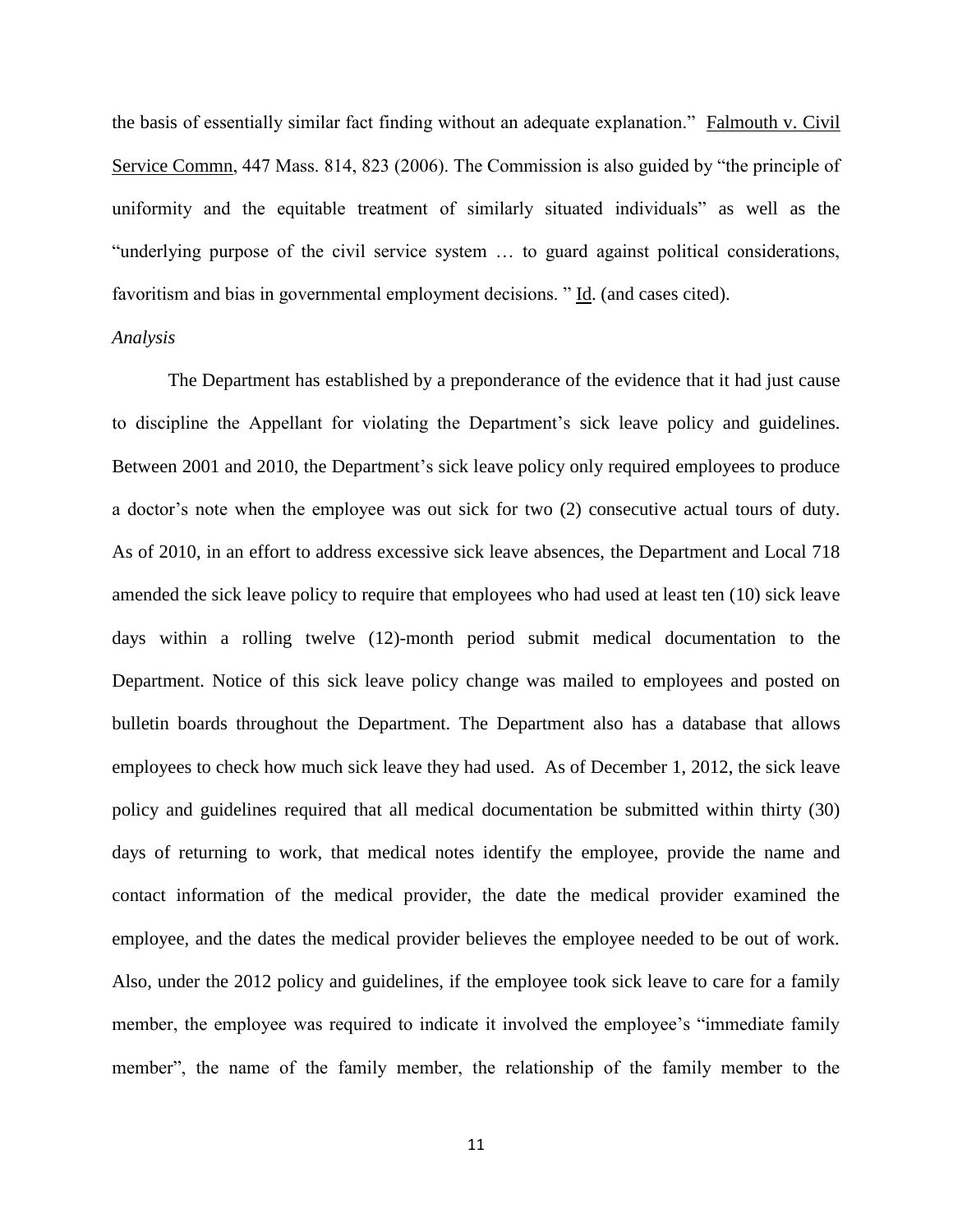employee, and the date the medical provider indicated that the employee was needed to care for the family member. Further, the 2012 policy and guidelines specified, in part, that all original documentation and a copy shall be mailed to the Department in a sealed envelope (U.S. mail or Department mail), delivered documents shall be in a sealed envelope, unsealed documents will not be accepted, and a copy of the documentation will be returned to the employee marked approved or disapproved.

In a continuing effort to address excessive sick leave, effective November 3, 2014 the Department added to its policy and guidelines, in part, that doctors' notes on prescription pads would not be accepted as medical documentation. On March 14, 2015, Fire Commissioner and Chief Finn issued General Order No. 11, reiterating the 2014 sick leave policy and guidelines but further reminded employees that sick leave is only when an employee is "unable to perform the duties of his/her position, or where members of the family within the household of the employee are ill and require the care of such employee". General Order No. 11 also states,

… [m]isuse and/or abuse of sick leave will not be tolerated. The department has been monitoring and shall continue to monitor the sick leave usage of all personnel. The department is currently investigating those members who have excessive and/or suspicious patterns of absenteeism. Any member found to have excessive undocumented sick leave shall be subject to progressive disciplinary action. (Ex. 4)

In fact, between 2015 and 2017, the Department disciplined approximately two hundred (200) employees for excessive undocumented sick leave.

By letter dated October 20, 2016, the Department informed the Appellant that he had violated the Department sick leave policy and guidelines because he had used sixteen (16) sick tours/days but provided acceptable medical notes for only five (5) of the sixteen (16) absences during the period October 18, 2015 to October 18, 2016. The Appellant requested a Department hearing. The Department accepted two (2) medical notes that the Appellant offered. At the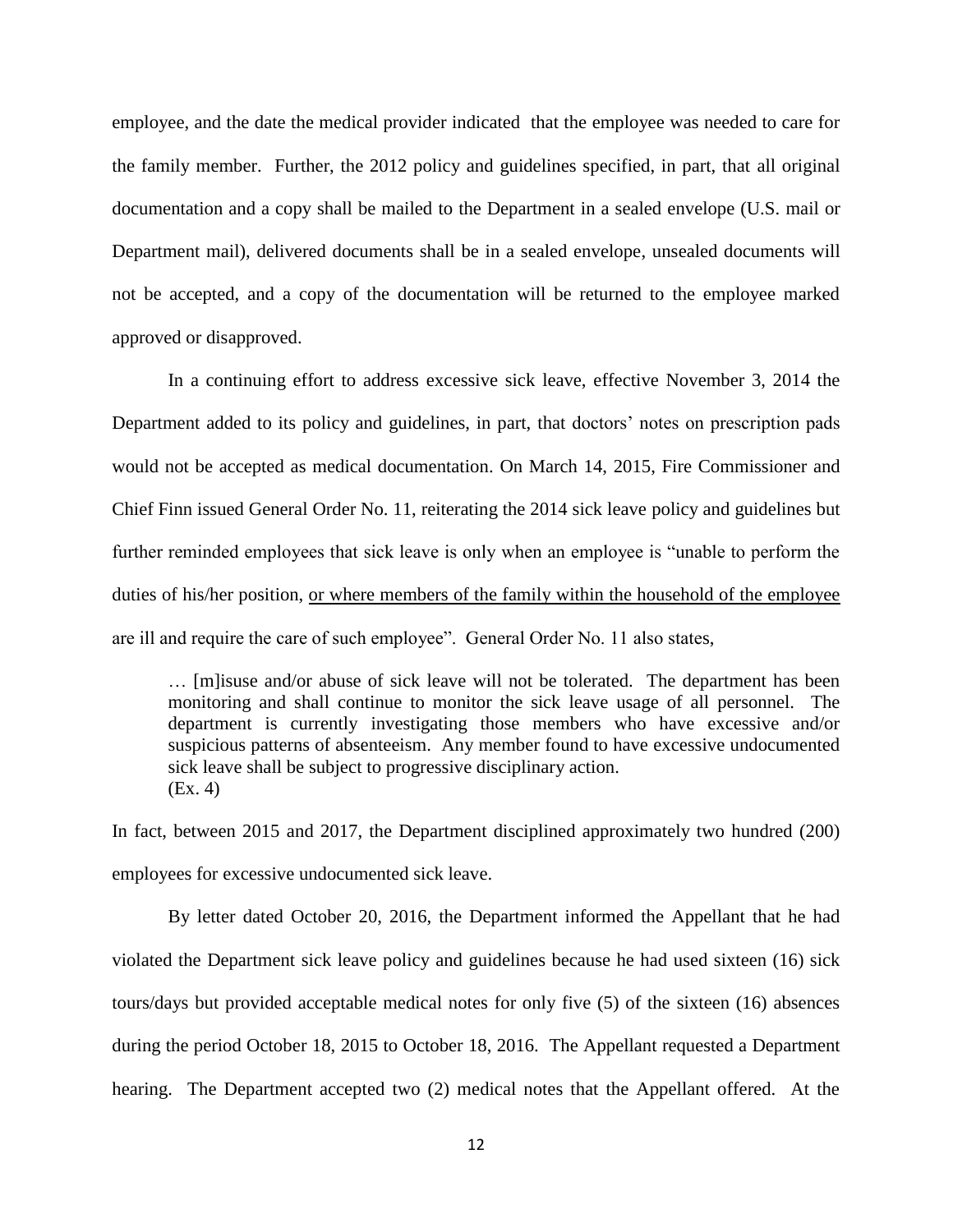Department hearing, the Appellant belatedly offered four (4) medical notes, three (3) of which were handwritten notes on a physician's prescription pad and beyond the thirty (30) day deadline, in violation of the Department's policy and guidelines. In addition, the Appellant did not identify the family member for whom the Appellant took a sick leave day/tour. By memorandum dated April 25, 2017, Deputy Chief Doherty issued the Appellant the one (1) tour/day suspension at issue here. On May 10, 2017, Deputy Chief Malone wrote to Fire Commissioner and Chief Finn regarding the Appellant's failure to provide the required medical notes and recommended that any further violations "may result in more severe progressive discipline being imposed . …" Ex. 13 (emphasis added).

This is not the Appellant's first violation of the Department's sick leave policy and guidelines. The Appellant first violated the Department's sick leave policy and guidelines in 2013. Specifically, in October, 2013, Deputy Chief Doherty issued the Appellant a warning for using twelve (12) days/tours of undocumented sick leave, two (2) more days than the ten (10) tour/day limit, between August 1, 2012 and August 1, 2013.

On January 15, 2015, Deputy Chief Walsh informed Deputy Chief Doherty that the Appellant again violated the Department's policy and guidelines by taking eleven (11) undocumented sick leave tours/days between December 15, 2013 and December 15, 2014, recommending that the Appellant be suspended for one (1) day/tour, since the Appellant had already been given a warning regarding a prior violation of the Department's sick leave policy and guidelines. The Appellant appealed the suspension internally and belatedly produced medical documentation pertaining to two (2) sick leave absences, reducing the total number of undocumented absences to less than ten (10). The Department rescinded the one (1)-day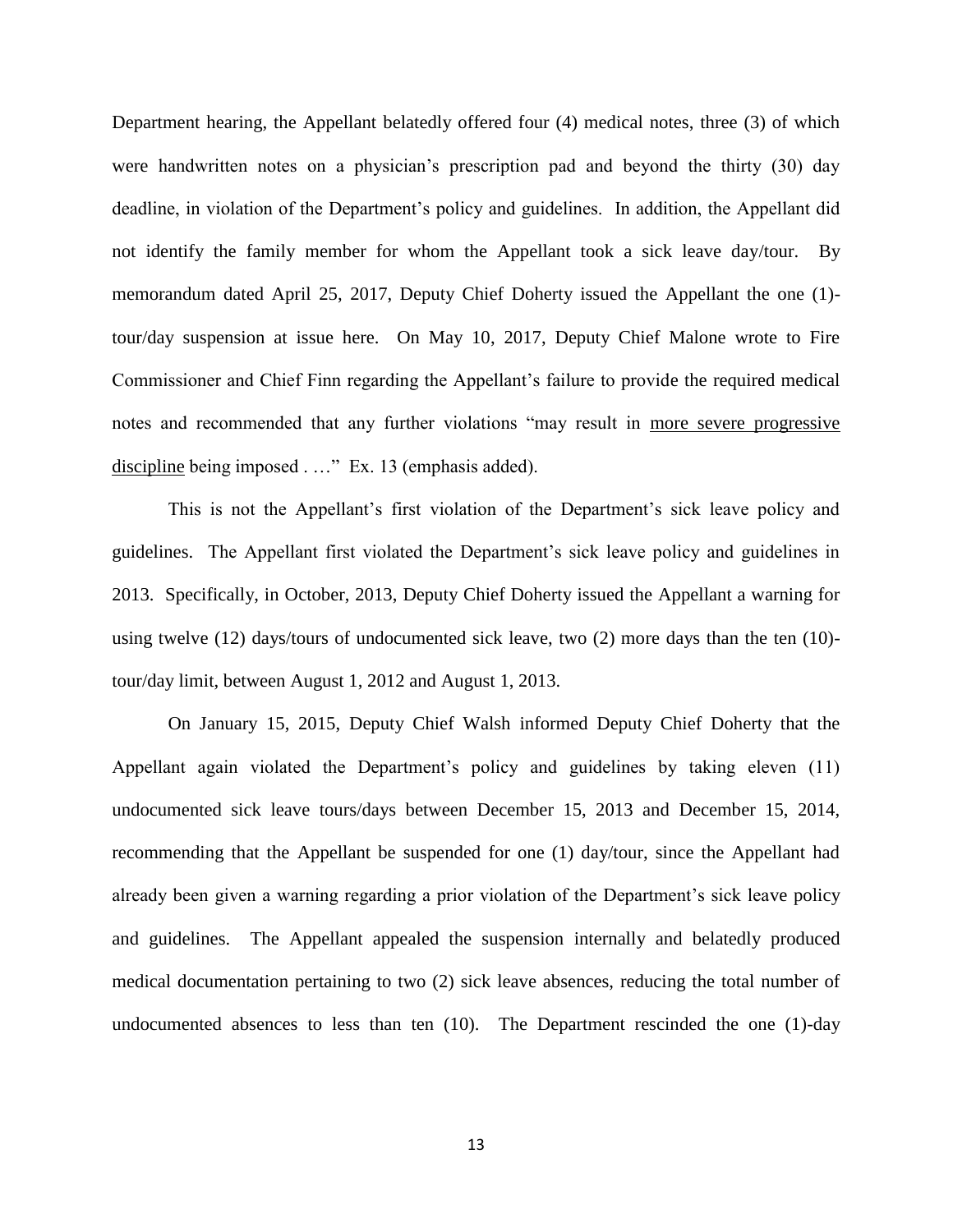suspension but Chief Walsh reminded the Appellant that he could be disciplined for any future undocumented absences.

The other discipline in the Appellant's record is a forty-five (45)-day suspension in or about 2011, involving his misrepresentation of his EMT Certification status, for which he received additional compensation from the Department under false pretenses. Although the EMT Certification matter did not involve excessive use of undocumented sick leave, it was recent enough to raise doubts about the Appellant's credibility.

In the firefighting profession, where sufficient staffing to respond to emergencies is essential, there can be little doubt that excessive sick leave can impair the ability of Fire Departments to timely respond. In response to excessive sick leave use in the Department and to ensure that there is adequate personnel available at all times, the Department established detailed and specific sick leave rules, providing notice to all employees and provided employees with the means to monitor their sick leave use. When, as here, the Fire Department has developed and implemented such a policy and guidelines in response to excessive sick leave use, the failure to adhere to such policy and guidelines constitutes substantial misconduct which adversely affects the public interest by impairing the efficiency of public service warranting discipline. The Appellant used sixteen (16) sick tours/days (six (6) days over the limit) during the period October 18, 2015 to October 18, 2016 but provided acceptable medical notes for only five (5) of the sixteen (16) absences in violation of the Department's well established policy and guidelines. The Department suspended the Appellant for one (1) tour/day as a result of his failure to adhere to the Department policy and guidelines.

When the Department issued the Appellant a one (1)-tour/day suspension for violating the Department sick leave policy and guidelines in the period between October 18, 2015 and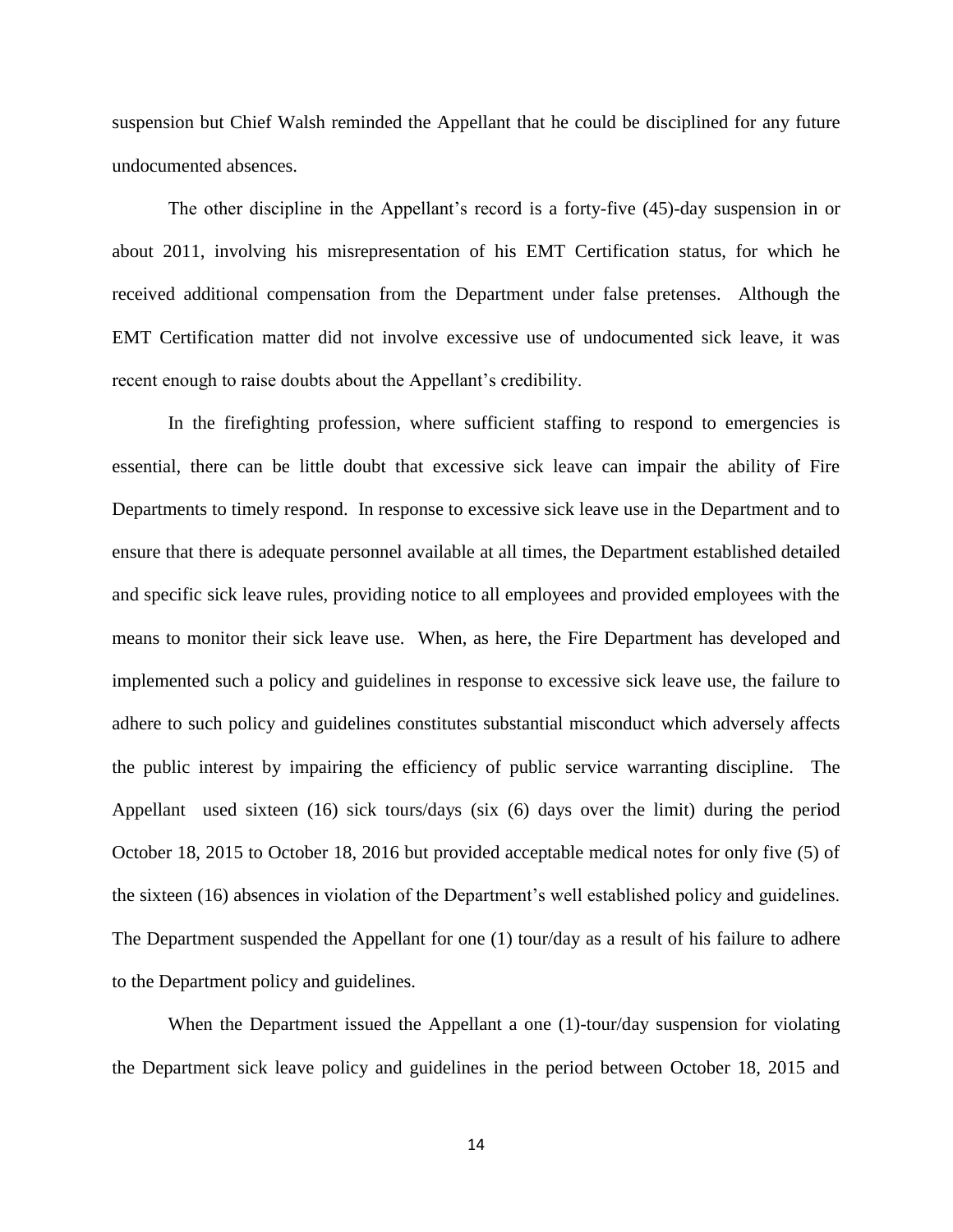October 18, 2016, it followed the principles of progressive discipline since the Appellant's most recent discipline that was sustained following a Department hearing was a warning. There is no indication in the record that the Appellant was the subject of disparate treatment, nor is there any indication in the record that the disciplinary action taken against the Appellant was the result of bias or other improper motive. In addition, the findings here are substantially the same as those found by the Department. For these reasons, modification of the one (1)-tour/day suspension is not warranted. Further, I find that the Department was faced with excessive undocumented sick leave at the time, a crucial issue for a firefighting force, which it sought to address with a policy and detailed guidelines, it informed the employees were informed of the policy and guidelines, and the policy and guidelines were evenly applied to the Appellant. As a result, there is no reason to disturb the one (1)-day/tour suspension issued by the Department to the Appellant.

### *Conclusion*

Accordingly, for the above stated reasons, the discipline appeal of Mr. McLaughlin,

under Docket No. D-17-103, is hereby *denied*.

Civil Service Commission

\_\_\_\_\_\_\_\_\_\_\_\_\_\_\_\_\_\_\_\_\_\_\_

*/s/Cynthia A. Ittleman*

Cynthia A. Ittleman, Commissioner

By vote of the Civil Service Commission (Bowman, Chairman; Camuso, Ittleman, Stein and Tivnan, Commissioners) on October 10, 2019.

Either party may file a motion for reconsideration within ten days of the receipt of this Commission order or decision. Under the pertinent provisions of the Code of Mass. Regulations, 801 CMR 1.01(7)(l), the motion must identify a clerical or mechanical error in this order or decision or a significant factor the Agency or the Presiding Officer may have overlooked in deciding the case. A motion for reconsideration does not toll the statutorily prescribed thirty-day time limit for seeking judicial review of this Commission order or decision.

Under the provisions of G.L c. 31, § 44, any party aggrieved by this Commission order or decision may initiate proceedings for judicial review under G.L. c. 30A, § 14 in the superior court within thirty (30) days after receipt of this order or decision. Commencement of such proceeding shall not, unless specifically ordered by the court, operate as a stay of this Commission order or decision. After initiating proceedings for judicial review in Superior Court,